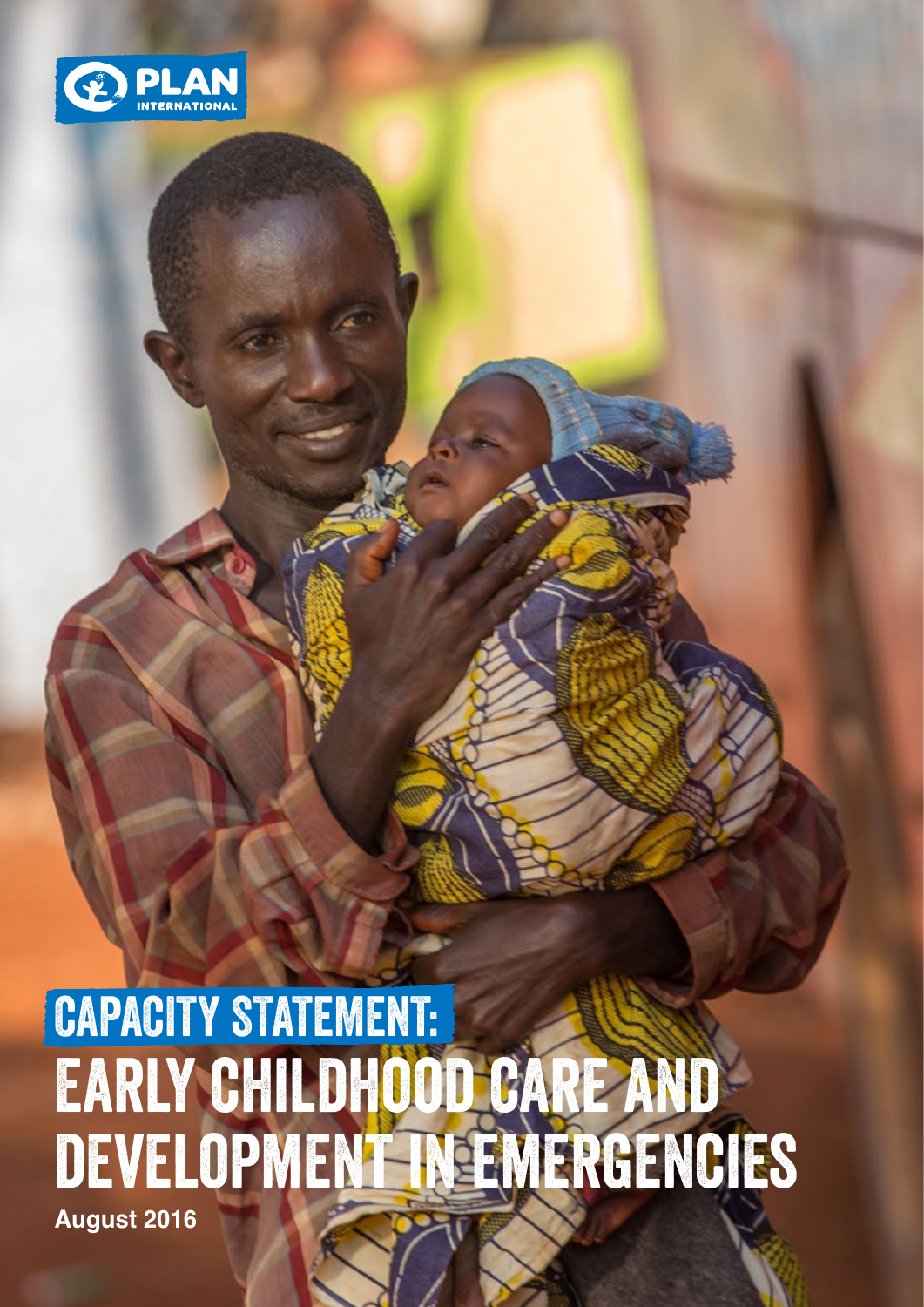**Early childhood care and development in emergencies (ECCDiE) is a key cross-sectoral area of work for Plan International. ECCDiE includes support from preparedness to response, recovery and resilience building in conflict and natural hazard situations. Plan International supports girls and boys from conception to eight years and their parents/caregivers through education and early learning, child protection, health and nutrition support.**

### Our approach to ECCD in emergencies

#### Strengthening Capacity of caregivers

**STRENG**<br>Parents<br>and mo<br>knowlee<br>children<br>the mos<br>mothers Parents and primary caregivers are children's first and most important teachers. Strengthening their knowledge, skills and ability to support their own children is critical. Special effort is made to reach the most vulnerable parents including adolescent mothers and fathers.

#### Tackling gender inequality

**TACKLING GI**<br>
Early childho<br>
formed. We<br>
pre-school c<br>
and parentir<br>
around tradi<br>
to contribute<br>
developmen Early childhood is a critical period where identities are formed. We therefore tackle gender inequality through pre-school classrooms, community-based playgroups and parenting sessions. The latter includes discussions around traditional gender roles and encourages fathers to contribute more to their children's growth and development.

#### Integrated programming

**INTEGRATE**<br>
Research in<br>
nutrition, he<br>
better survi<br>
sectorally s<br>
therefore m<br>
as well as k<br>
happen in ( Research indicates that multiple supports (i.e. nutrition, health, early stimulation, parenting) yield better survival and development outcomes than sectorally siloed services. Integrated programming therefore meets young children's multi-sectoral needs as well as being cost-effective as services can all happen in one location with fewer staff.

#### Working with communities and children

**WORKING W**<br>From the init of programm<br>communitie:<br>They help e<br>and meets i From the initial assessment to design and monitoring of programmes, we actively engage and consult communities and children, wherever appropriate. They help ensure the response is culturally relevant and meets identified needs.

#### Reducing vulnerability to future disasters

**REDUCING V**<br>Plan Internat<br>young as thr<br>communities<br>that can kee Plan International uses play to engage children as young as three to identify and reduce risks in their communities, and make plans with supportive adults that can keep them safe.



#### Working with government

**WORKING WI**<br>Governments<br>children mee<br>closely with <sub>S</sub><br>increase acc<br>young childre<br>sectoral man<br>sectoral man Governments are responsible for ensuring young children meet their developmental potential. We work closely with government to strengthen their capacity to increase access and quality of multi-sectoral services for young children. We bring various ministries together so young children's issues can be addressed in a multisectoral manner.

2015 expenditure for ECCD (in development and emergencies)

#### E118 MILLION 35 OUT OF THE 50 COUNTRIES WHERE WE WORK

have had some early childhood care and development in emergencies experience



**Number of countries with early childhood care and development projects per year**

Cover Photo © Plan International / Sala Lewis Burundi father carries his child in a refugee camp, Tanzania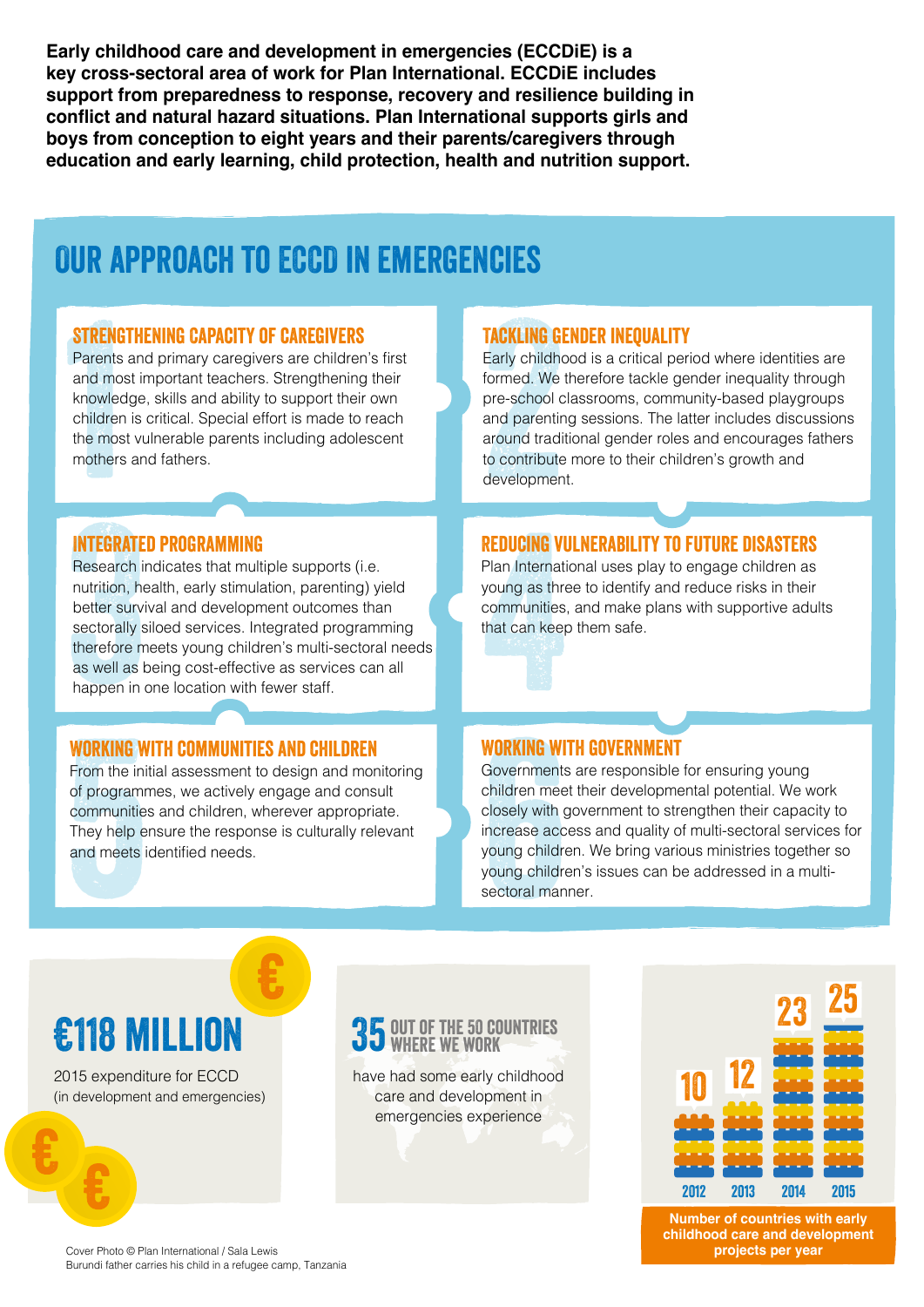## Our ECCD in emergencies interventions

#### **Parenting**

- **Establish and support parenting groups** that use a peer to peer approach with mothers and fathers. Plan International targets the most vulnerable parents, including adolescent parents, fathers and single parents. These vulnerable groups are also referred to specialised care and integrated into other Plan International services (i.e. literacy, life skills, vocational training etc.)
- Parenting sessions' include:
	- **» Early learning:** the use of play for child development, learning and early stimulation
	- **» Child protection:** reducing violence, improved communication, reduction of stress, improvement of psychosocial care and wellbeing, birth registration
	- **» Health:** information on preventable diseases and how to get treatment
	- **» Nutrition:** the nutritional value of local foods, cooking demonstrations, breastfeeding support
	- **» Water and sanitation:** hygiene awareness

#### **Early learning / stimulation**

- **Early learning and stimulation for children 0-2 years** (mostly home-based with parents)
- **Pre-school education for children 3-6 years** (formal pre-school and community-based)
- **Support in transitioning to primary school for 6-8 years**
- Use of **play-based and hands-on activities** including activities around disaster risk reduction, caring for the environment etc.

#### **Child protection**

- **Psychosocial support for children and families** to reduce stress and violence against children in the family and community in child friendly spaces and other safe community spaces
- **Supporting with Family Tracing and Reunification**
- **Supporting with alternative care arrangements**
- **Birth registration**
- **Strengthening community-based child protection mechanisms** that support young children and families

#### **Nutrition**

- **Supporting exclusive breastfeeding** for the first six months of a baby's life
- **Prevention and treatment** for acute malnutrition
- **Micro-nutrient supplementation**
- **Provision of food** (i.e. in food insecure situations)

#### **Maternal and newborn health**

- **Antenatal care** for pregnant women
- Support for **breastfeeding**
- **Immunisations**
- **Child health checks**
- **Attended delivery**

#### **Water and sanitation**

• Availability of **safe water, sanitation and hygiene**

### **Why is early childhood care and development crucial?**



It supports brain development as **UP TO 90%** of the brain is developed in the first 5 years



do not experience **TOXIC STRESS**



Evidence suggests it is more **COST EFFECTIVE** than remedial services for older children

We can tackle gender inequality, reduce vulnerabilites and promote peace as children **DEVELOP THEIR IDENTITIES** and learn about the norms and beliefs



# $66$

**On a purely economic basis, it makes a lot of sense to invest in the young ... Early learning begets later learning and early success breeds later success ... It is a rare public policy initiative that promotes fairness and social justice and at the same time promotes productivity in the economy and in society at large. Investing in disadvantaged young children is such a policy.**

**James Heckman, Nobel Prize winning Economist, University of Chicago**